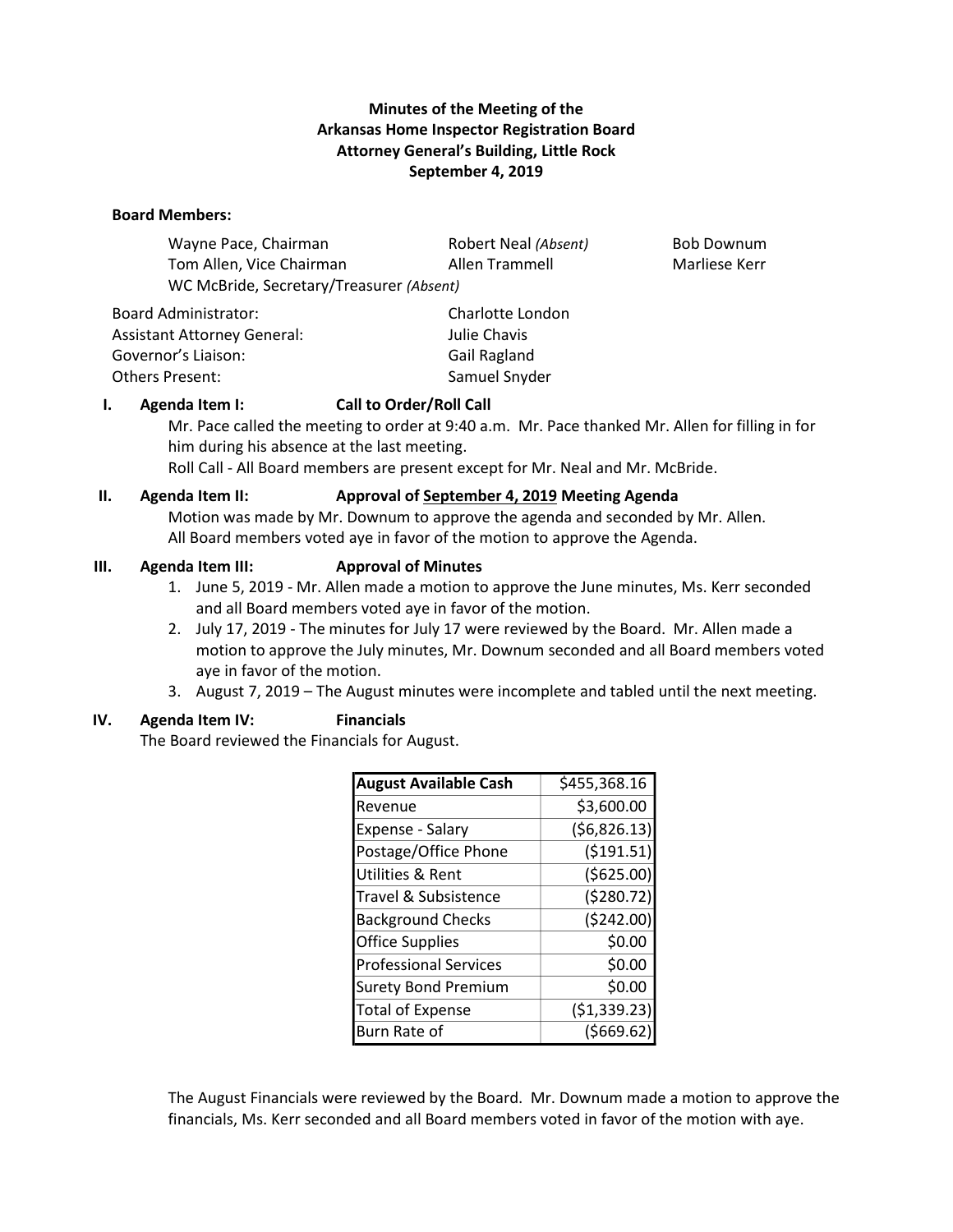# **V. Agenda Item V: Status of Complaints**

# **1. OLD COMPLAINTS**

**Earlene Horton vs Daniel Broughton, HI-1076** – *(November 2018)* Mr. Broughton wrote a letter to the Board expressing his dissatisfaction with the Board's decision to issue findings against him and impose a fine. Ms. Chavis said that she will respond to his letter.

# **VI. Agenda Item VI: Review of New Applicants / Registration Renewals**

The Board reviewed three (3) new applicants.

- 1. John Edie
- 2. Samuel Snyder
- 3. Jeff Sobczak

**Applicant #1 -** Mr. Trammell made a motion to approve the application of Mr. Edie pending receipt of a revised Certificate of Insurance listing the Board as the Certificate holder. Mr. Downum seconded and asked about Mr. Edie's Louisiana background check. Ms. Chavis said that Mr. Edie should provide, in writing, a statement saying that he does not have a criminal record in Louisiana. Mr. Trammell amended his motion to include the requested changes and all Board members voted aye in favor of approving the applicant for licensing upon receipt of his Certificate of Insurance and his statement.

**Applicant #2 -** Mr. Trammell made a motion to approve the application of Mr. Snyder, Mr. Allen seconded and all Board members voted aye in favor of approving the applicant for licensing.

**Applicant #3 -** Mr. Trammell made a motion to approve the application of Mr. Sobczak, Mr. Allen seconded and all Board members voted aye in favor of approving the applicant for licensing.

#### **2019 Registration Renewals**

- 1. **Robert Bedford** Mr. Trammell made a motion to approve the license renewal of Mr. Bedford, Mr. Downum seconded and all Board members voted aye in favor of approving the 2019 license renewal.
- 2. **Freddie Tyrone Williams** Mr. Trammell made a motion to approve the license renewal of Mr. Williams, Mr. Downum seconded and all Board members voted aye in favor of approving the 2019 license renewal.

#### **VII. Agenda Item VII: Continuing Education/Pre-Registration Courses**

## **VIII. Agenda Item VIII: New Business**

- 1. Ms. Chavis spoke to the Board about rule changes and how it may affect the Board in the next two years
- 2. Apprenticeship Training Program Mr. Allen said the Board should look into increasing the quality of the home inspectors that are getting licenses. Ms. Kerr said that with a mentor/apprenticeship program, it will make the home inspectors better business people. Mr. Pace asked Ms. Chavis to work with Mr. McBride, Mr. Allen and Mr. Neal on the apprenticeship program and how the rule changes should be worded. Ms. Chavis told Board members that a teleconference should be scheduled in the next week for members to vote on the changes. Board members scheduled a teleconference for Friday, September 13, 2019 @7:30 a.m. Mr. Allen made a motion to approve a rule change for apprenticeship hours, Ms. Kerr seconded and all Board members voted aye in favor of the motion.

## **IX. Agenda Item IX: Old Business**